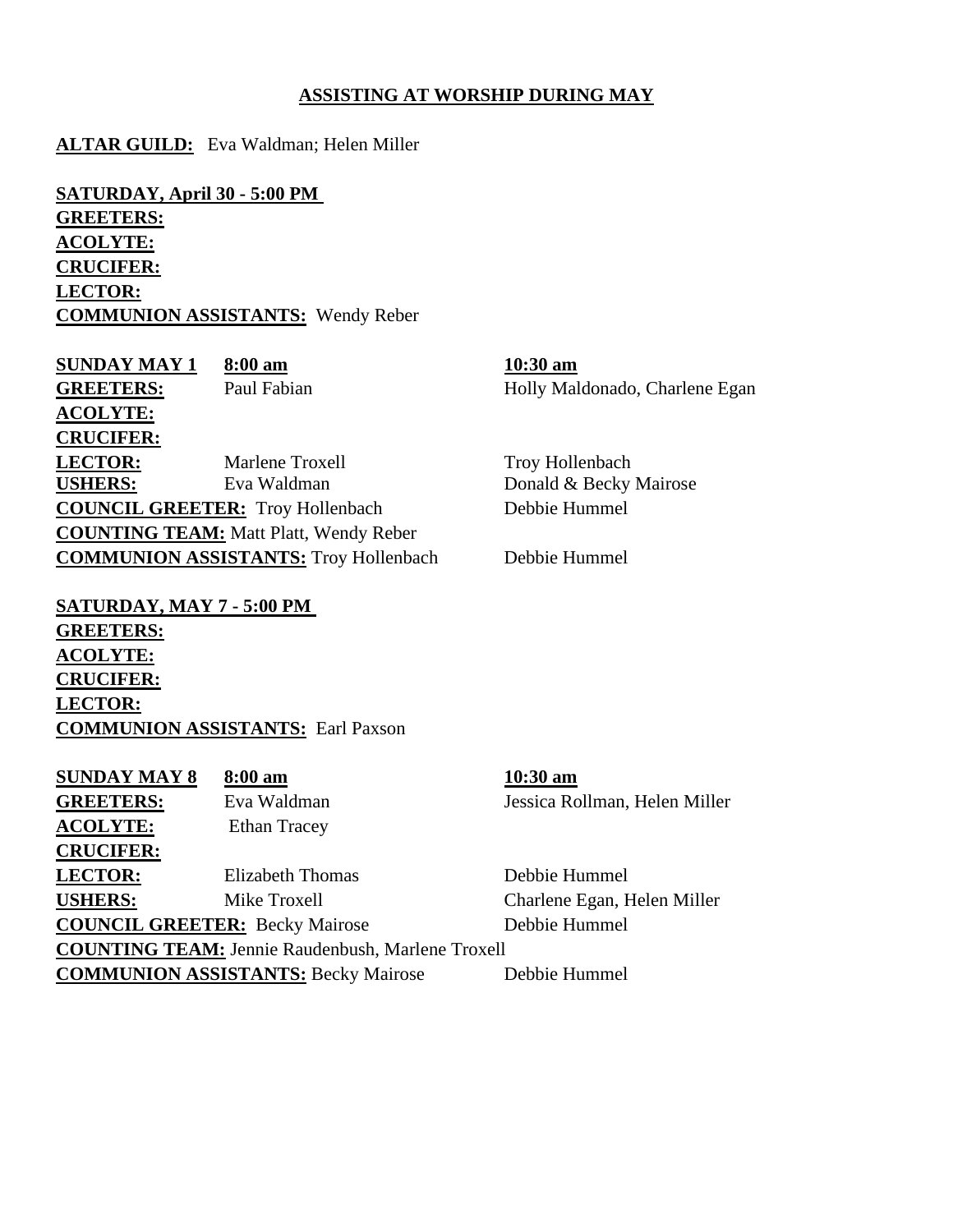**SATURDAY, MAY 14 - 5:00 PM GREETERS: ACOLYTE:** Chase Maley **CRUCIFER: LECTOR: COMMUNION ASSISTANTS:** Marlene Troxell

**SUNDAY MAY 15 8:00 am 10:30 am** GREETERS: Brian Staller Aiden & Kolton Platt **ACOLYTE:** Allie Bright **CRUCIFER: LECTOR:** Brian Staller Marlene Troxell USHERS: Brian Staller Mike Troxell, Troy Hollenbach **COUNCIL GREETER:** Trish Krause Brian Staller **COUNTING TEAM:** Troy Hollenbach, Debbie Hummel **COMMUNION ASSISTANTS:** Trish Krause Brian Staller

**SATURDAY, MAY 21 - 5:00 PM GREETERS: ACOLYTE:** Chase Maley **CRUCIFER: LECTOR: COMMUNION ASSISTANTS:** Jennie Raudenbush

**SUNDAY MAY 22 8:00 am 10:30 am GREETERS:** Paul Fabian Troy Hollenbach, Logan Rollman **ACOLYTE:** Ethan Tracey **CRUCIFER: LECTOR:** Marlene Troxell Holly Maldonado **USHERS:** Paul Fabian Charlene Egan, Holly Maldonado **COUNCIL GREETER:** Matt Platt Wendy Reber **COUNTING TEAM:** Mary Lord, Reba Llewellyn **COMMUNION ASSISTANTS:** Matt Platt Wendy Reber

**SATURDAY, MAY 28 - 5:00 PM GREETERS: ACOLYTE: CRUCIFER: LECTOR: COMMUNION ASSISTANTS:** Debbie Hummel